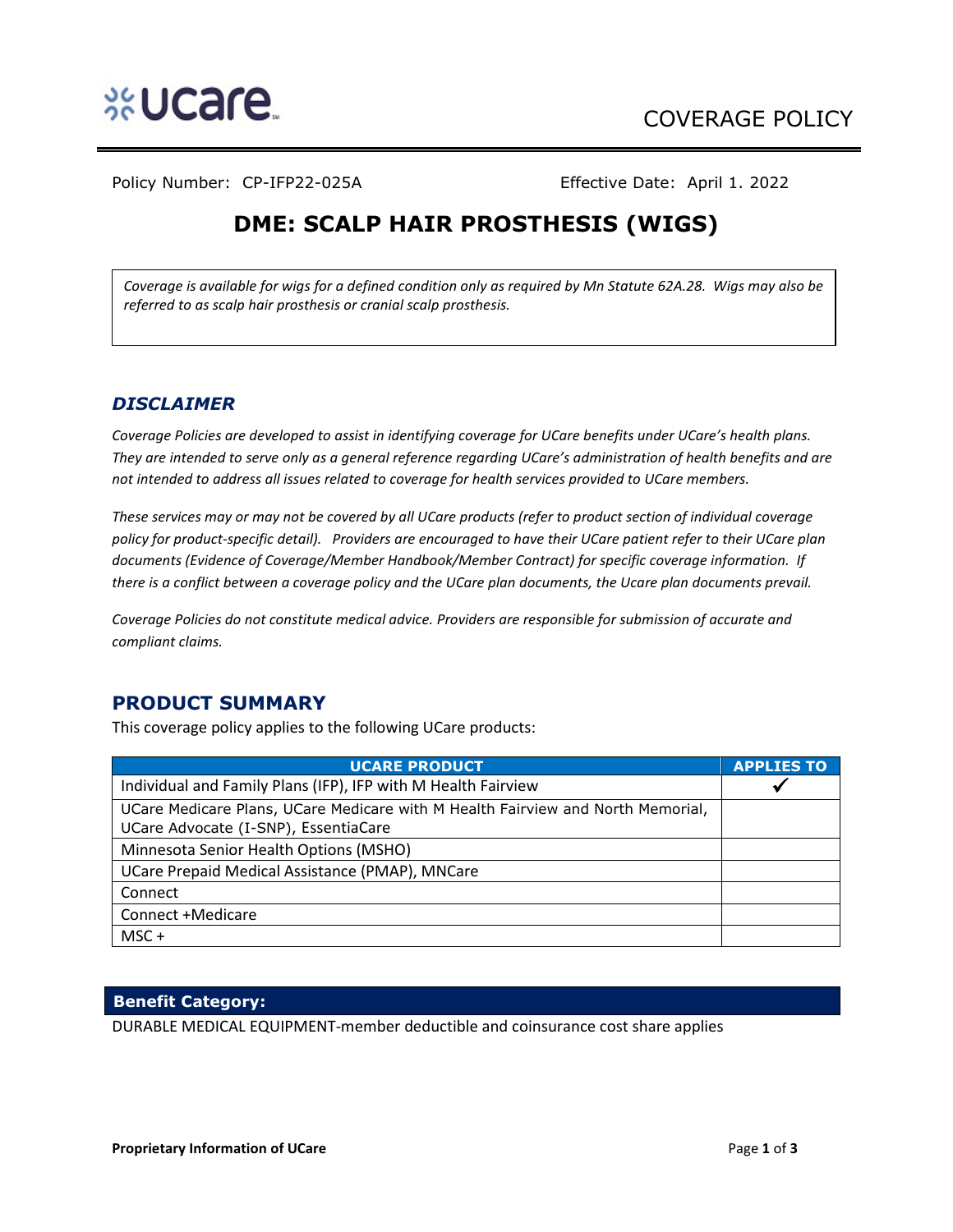## **Definitions or Summary**

**Required coverage** under *Mn Statute* 62A.28 COVERAGE FOR SCALP HAIR PROSTHESES.

*Every policy, plan, certificate, or contract referred to in subdivision 1 issued or renewed after August 1, 1987, must provide coverage for scalp hair prostheses worn for hair loss suffered as a result of alopecia areata.*

*The coverage required by this section is subject to the co-payment, coinsurance, deductible, and other enrollee cost-sharing requirements that apply to similar types of items under the policy, plan, certificate, or contract and may be limited to one prosthesis per benefit year.*

**Alopecia Areata-** a condition that causes round patches of hair loss that can lead to total hair loss. It is thought to be an autoimmune condition that occurs when the immune system mistakenly attacks and destroys healthy hair follicles.

There are other types of alopecia that affect other parts of the body. These conditions are separate and **DO NOT** meet the language of the mandate for coverage.

- **Alopecia totalis** Total loss of the hair on the scalp.
- **Alopecia universalis** Complete loss of hair on the scalp, face, and body.
- **Androgenic alopecia** is common for women and men. It's also known as male- or femalepattern hair loss.

#### **Coverage Policy**

**COVERED**

- A prescription from health care provider indicating the diagnosis of alopecia areata is required.
- One prosthesis (wig) per person per calendar year.
- Scalp hair prostheses (wigs) for hair loss due to alopecia areata only.
- Wigs can be obtained at a salon, retail store or online and member may submit receipt for reimbursement under this benefit using the Health Care Expense Claim Form.

#### **NOT COVERED**

Wigs for any condition other than alopecia areata including but not limited to hair loss due to:

- Alopecia totalis
- Alopecia universalis
- Androgenic alopecia
- Chemotherapy
- Dermatological conditions
- Fungal infections
- Injury resulting in hair loss
- **Medication**
- Nutritional deficiencies
- **Pregnancy**